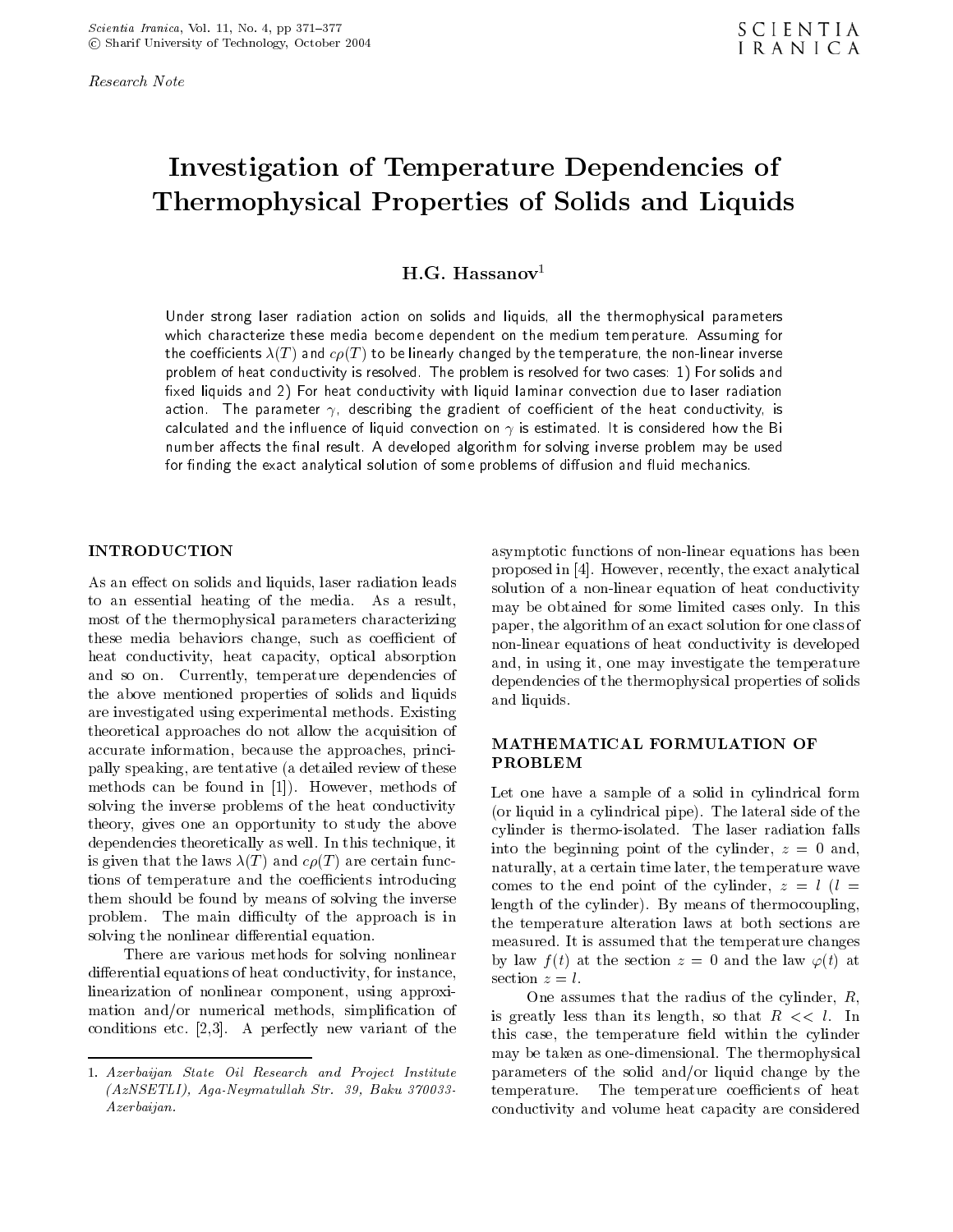to be the same :

$$
\lambda(T) = \lambda_0 (1 + \gamma T),
$$
  
\n
$$
c\rho(T) = c_0 \rho_0 (1 + \gamma T).
$$
\n(1)

The differential equation of heat conductivity for an involved case has the following form:

$$
c(T)\rho(T)\frac{\partial T}{\partial t} = \frac{\partial}{\partial z}\left(\lambda(T)\frac{\partial T}{\partial z}\right).
$$
 (2)

Such <sup>a</sup> statement of the problem has been described in [1], where  $\gamma$  is assumed to be a small constant. However, obtained solutions are limited to some values of variables  $z$  and  $t$  only. For Equations 1 and 2, the initial and boundary conditions are given as:

$$
T(z, 0) = T_0 = \text{const.},
$$
  
\n
$$
T(0, t) = f(t),
$$
  
\n
$$
T(l, t) = \varphi(t).
$$
\n(3)

It is worthwhile to note that Equations <sup>1</sup> are empirically observed in a wide region of temperature changes, therefore, it might be considered as the closest to experimental data. The author's task is to determine the temperature coefficient,  $\gamma$ , by solving Equation 2 under the given conditions (Equations 3). For determining the parameter  $\gamma$ , it is necessary to take additional boundary conditions into consideration:

$$
\frac{\partial T(l,t)}{\partial z} = 0,\t\t(4)
$$

in other words, section  $z = l$  is thermo-isolated and heat flow through the section is absent.

#### METHOD OF SOLVING THE PROBLEM

For solving the non-linear Equations <sup>2</sup> and 3, one introduces the non-linear auxiliary function:

$$
\theta(T) = T + \frac{1}{2}\gamma T^2. \tag{5}
$$

This substitution has been considered for the first time in [5] for solving an inverse problem of electrothermodynamics. There are obvious relationships:

$$
\frac{\partial \theta}{\partial t} = \frac{\partial \theta}{\partial T} \frac{\partial T}{\partial t}, \quad \frac{\partial \theta}{\partial z} = \frac{\partial \theta}{\partial T} \frac{\partial T}{\partial z}, \quad \frac{\partial \theta}{\partial T} = 1 + \gamma T. \quad (6)
$$

Taking into account the last formulae, Equation <sup>2</sup> is transformed into:

$$
c_0 \rho_0 (1 + \gamma T) \frac{\frac{\partial \theta}{\partial t}}{\frac{\partial \theta}{\partial T}} = \frac{\partial}{\partial z} \left( \lambda_0 (1 + \gamma T) \frac{\frac{\partial \theta}{\partial z}}{\frac{\partial \theta}{\partial T}} \right),
$$

or ultimately into:

$$
\frac{\partial \theta}{\partial t} = a_0 \frac{\partial^2 \theta}{\partial z^2}, \quad a_0 = \frac{\lambda_0}{c_0 \rho_0} = \text{const.}
$$
 (7)

For function  $\theta(z, t)$ , the initial and boundary conditions will be represented as:

$$
\theta(z,0) = T_0 + \frac{1}{2}\gamma T_0^2 = \text{const},
$$
  
\n
$$
\theta(0,t) = f(T) + \frac{1}{2}\gamma f^2(t),
$$
  
\n
$$
\theta(0,t) = \varphi(T) + \frac{1}{2}\gamma \varphi^2(t).
$$
\n(8)

The additional boundary condition for function  $\theta(z, t)$ will be the following:

$$
\frac{\partial \theta(l,t)}{\partial z} = 0. \tag{9}
$$

For the already linear problem in Equations 7 and 9, the Laplace transform is used. In images, Equation 7 may be written as the following:

$$
\frac{d^2\theta^*}{dz^2} = \frac{s}{a_0}\theta^* \frac{1}{a_0} \left(T_0 + \frac{1}{2}\gamma T_0^2\right),
$$
  

$$
\theta^* = \theta^*(z, s) = \int_0^\infty \theta(z, t)e^{-st}dt,
$$
 (10)

with appropriate boundary conditions:

$$
\theta^*(0, s) = f^*(s) + \frac{1}{2}\gamma f_1^*(s),
$$
  
\n
$$
\theta^*(l, s) = \varphi^*(s) + \frac{1}{2}\gamma\varphi_1^*(s),
$$
  
\n
$$
\frac{d\theta^*(l, s)}{dz} = 0,
$$
\n(11)

where the following notations are used:

$$
\begin{aligned}\n\left\{f^*(z,s)\right\} &= \int_0^\infty \left\{f(z,t)\right\} e^{-st} dt, \\
\left\{\varphi^*(z,s)\right\} &= \int_0^\infty \left\{f^2(z,t)\right\} e^{-st} dt, \\
\left\{\varphi_1^*(z,s)\right\} &= \int_0^\infty \left\{\varphi^2(z,t)\right\} e^{-st} dt,\n\end{aligned}
$$

and s is the parameter of Laplace transform. The solution of Equation 10 may be given as:

$$
\theta^*(z, s) = \frac{1}{s} \left( T_0 + \frac{1}{2} \gamma T_0^2 \right) + C_1 ch \sqrt{\frac{s}{a_0}} z \n+ C_2 sh \sqrt{\frac{s}{a_0}} z.
$$
\n(12)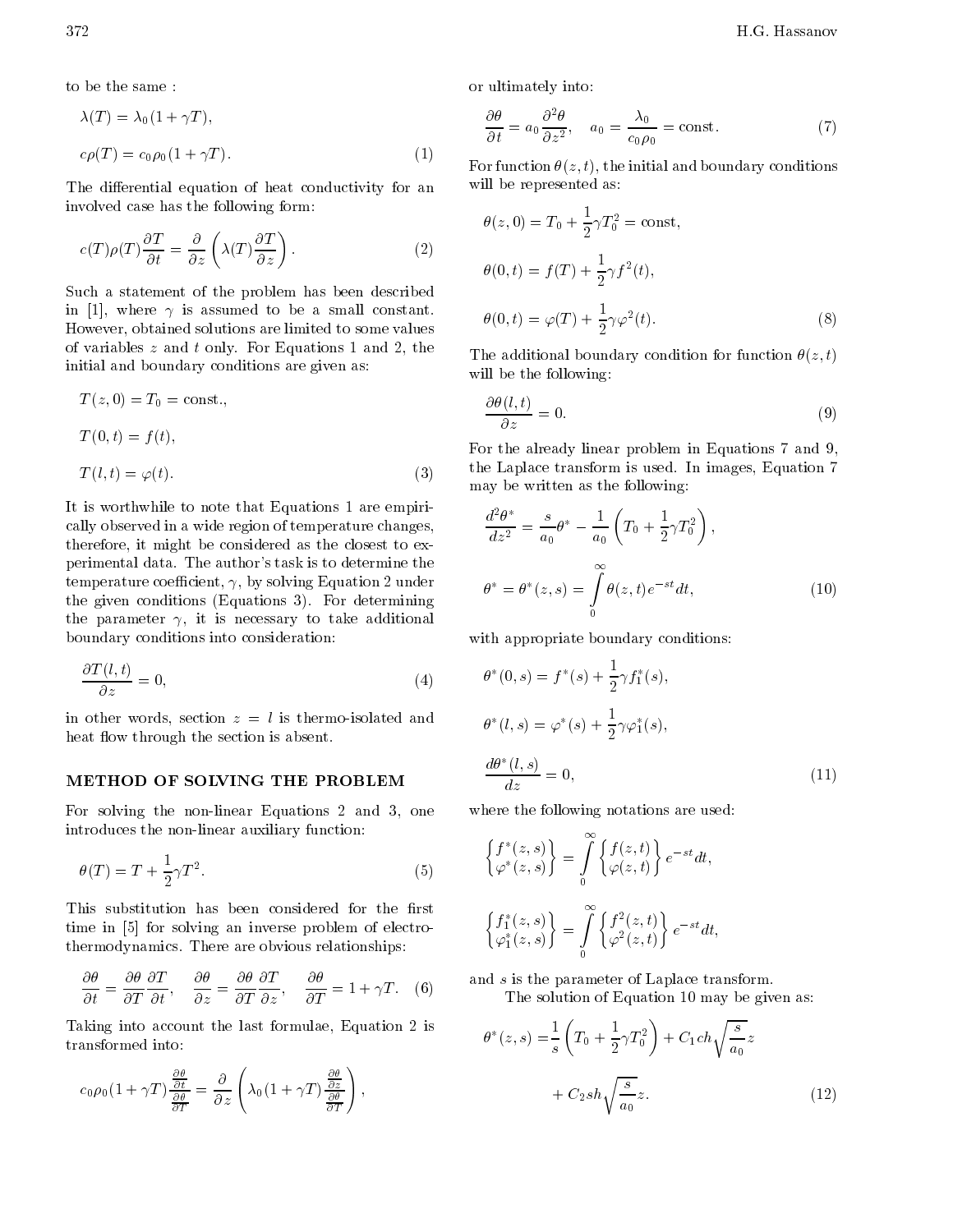For determining three constants,  $\gamma$ ,  $C_1$  and  $C_2$ , there are three conditions (Equations 11). Not concerned with intermediate calculations, the following expression is used for defining the required value of parameter  $\gamma$ :

$$
\gamma = 2 \frac{f^*(s) - \frac{T_0}{s} \left(1 - ch\sqrt{\frac{s}{a_0}l}\right) \varphi^*(s) ch\sqrt{\frac{s}{a_0}l}}{\varphi_1^*(s) ch\sqrt{\frac{s}{a_0}l + \frac{T_0^2}{s} \left(1 - ch\sqrt{\frac{s}{a_0}l}\right) f_1^*(s)}}.
$$
 (13)

From Equation 13 it is shown that the value  $\gamma$  depends greatly on the input and output information of the temperature changes by time,  $f(t)$  and  $\varphi(t)$ . Experiments carried out in [6] revealed the following laws for the functions  $f(t)$  and  $\varphi(t)$ :

$$
f(t) = T_0 + T_{01}(1 - e^{-\delta_1 t}),
$$
  

$$
\varphi(T) = T_0 + T_{02}(1 - e^{-\delta_2 t}).
$$

Hereafter,  $T_{01}$ ,  $T_{02}$ ,  $\delta_1$  and  $\delta_2$  are empirical permanent magnitudes. The Laplace images of these functions have the view:

$$
f^*(s) = \frac{T_0}{s} + \frac{T_{01}\delta_1}{s(s+\delta_1)},
$$
  
\n
$$
\varphi^*(s) = \frac{T_0}{s} + \frac{T_{01}\delta_2}{s(s+\delta_2)},
$$
  
\n
$$
f_1^*(s) = \frac{(T_0 + T_{01})^2}{s} - \frac{2T_{01}(T_0 + T_{01})}{s+\delta_1} + \frac{T_{01}^2}{s+2\delta_1},
$$
  
\n
$$
\varphi_1^*(s) = \frac{(T_0 + T_{02})^2}{s} - \frac{2T_{02}(T_0 + T_{02})}{s+\delta_2} + \frac{T_{02}^2}{s+2\delta_2}.
$$

Inserting the values of the above listed functions  $J^-(s), \varphi^-(s), J_1^-(s)$  and  $\varphi_1(s)$  into Equation 13, one can calculate the value  $\gamma$ . Assuming  $s = 1/t_0$ , where  $t_0$  is the temperature relaxation time, one could transform Equation 13 into :

$$
\gamma = 2 \frac{f^* \left(\frac{1}{t_0}\right) T_0 t_0 \left(1 \ c h \sqrt{\frac{1}{a_0 t_0}} l\right) \ \varphi^* \left(\frac{1}{t_0}\right) c h \sqrt{\frac{1}{a_0 t_0}} l}{\varphi_1^* \left(\frac{1}{t_0}\right) c h \sqrt{\frac{1}{a_0 t_0}} l + T_0^2 t_0 \left(1 \ c h \sqrt{\frac{1}{a_0 t_0}} l\right) \ f_1^* \left(\frac{1}{t_0}\right)}.
$$
 (14)

It is obvious that:

$$
f^*\left(\frac{1}{t_0}\right) T_0 t_0 \left\{ \varphi^*\left(\frac{1}{t_0}\right) T_0 t_0 \right\}
$$
  
=  $t_0^2 \left\{ F_{11}(t_0) F_{12}(t_0) \right\},$ 

where:

$$
F_{11}(t_0) = \frac{T_{01}\delta_1}{1 + \delta_1 t_0},
$$
  

$$
F_{12}(t_0) = \frac{T_{02}\delta_2}{1 + \delta_2 t_0} ch \sqrt{\frac{1}{a_0 t_0}} l.
$$

 $\overline{a}$  $\sim$  In the same way, one may yield, respectively:

$$
\left\{ f_1^* \left( \frac{1}{t_0} \right) T_0^2 t_0 \right\} \left\{ \varphi_1^* \left( \frac{1}{t_0} \right) T_0^2 t_0 \right\}
$$
  

$$
= t_0 \left\{ F_{21}(t_0) F_{22}(t_0) ch \sqrt{\frac{1}{a_0 t_0}} t \right\},
$$
  

$$
F_{21}(t_0) = 2T_0 T_{01} + T_{01}^2 \frac{2(T_0 T_{01} + T_{01}^2)}{1 + \delta_1 t_0} + \frac{T_{01}^2}{1 + 2\delta_1 t_0},
$$
  

$$
F_{22}(t_0) = 2T_0 T_{02} + T_{02}^2 \frac{2(T_0 T_{02} + T_{02}^2)}{1 + \delta_2 t_0} + \frac{T_{02}^2}{1 + 2\delta_2 t_0}.
$$

Under these permissions, the value  $\gamma$  is determined by the following relationship:

$$
\frac{\gamma}{t_0} = \frac{F_{11}(t_0) - F_{12}(t_0)}{F_{21}(t_0) - F_{22}(t_0)ch\sqrt{\frac{1}{a_0 t_0}}l}.
$$

The left side of this relationship is a linear dependence on factor  $1/t_0$ . Naturally, the right side of the last equation should be linear in dependence on  $1/t_0$  also. Having drawn the graph of the right side vs  $1/t_0$  and compared the angle coefficient of this line with  $\gamma$ , one can find the magnitude  $\gamma$ . It is shown that Equation 14 is sufficiently difficult, so let a partial case be studied when:

$$
f(t) = T_1 = \text{const.}, \quad \varphi(t) = T_2 = \text{const.}
$$

Then, one obviously has:

$$
f^*(s) = \frac{T_1}{s}, \quad \varphi^*(s) = \frac{T_2}{s},
$$
  

$$
f_1^*(s) = \frac{T_1^2}{s}, \quad \varphi_1^*(s) = \frac{T_2^2}{s}.
$$

Using the last expression in Equation 14, after noncomplex calculations, it yields:

$$
\gamma = \frac{2}{T_1 + T_2}.
$$

In this case, the temperature dependencies of the thermophysical parameters of solids and liquids may be represented as:

$$
\lambda(T) = \lambda_0 \left( 1 - \frac{2}{T_1 + T_2} \right),
$$
  

$$
c\rho(T) = c_0 \rho_0 \left( 1 - \frac{2}{T_1 + T_2} \right).
$$
 (15)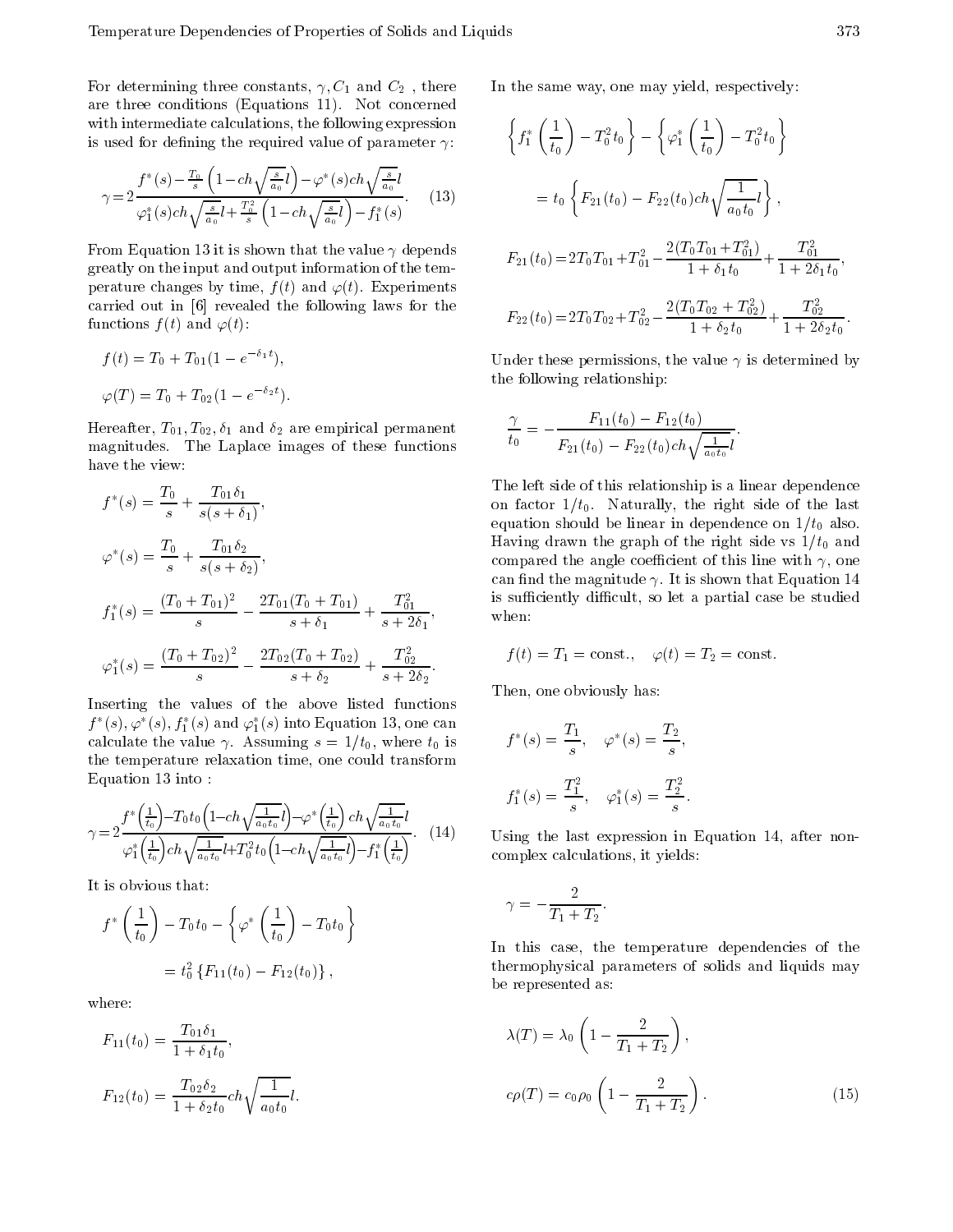#### THE PROBLEM WITH HEAT EXCHANGE

Absence of heat exchange between solid/liquid and the surrounding medium during laser radiation action is greatly idealized. In practice, this aspect is always valid and essentially changes the final result. Let one consider how heat exchange affects the temperature dependencies of basic parameters. With an account of heat exchange, the differential equation of heat conductivity has a view of:

$$
c(T)\rho(T)\frac{\partial T}{\partial t} = \frac{\partial}{\partial z}\left(\lambda(T)\frac{\partial T}{\partial z}\right) \quad \alpha(T)\frac{P}{S_0}(T - T_0),\tag{16}
$$

where  $\alpha(T)$  is the coefficient of the heat exchange,  $T_0$ is temperature of ambient medium that is accepted to be constant during the process and  $P$  and  $S_0$  are perimeter and square of a cross-section of the cylinder, respectively. The initial and boundary conditions for Equation <sup>16</sup> will be the same as the condition in Equations 3, but the additional boundary condition in Equation 4 is changed into:

$$
\lambda(T)\frac{\partial T(l,t)}{\partial z} = \alpha(T).(T - T_0),\tag{17}
$$

that is usually taken for problems with heat exchange. For solving Equation 16, under the conditions in Equations 3 and 17, one introduces an auxiliary function as above (Equation 5). The temperature dependencies of the coefficients  $\lambda$  and  $c\rho$  are taken as in Equation 1. The temperature dependence of the heat exchange coefficient,  $\alpha$ , is expressed by the following equation:

$$
\alpha(T) = \alpha_0 \frac{T + \frac{1}{2}\gamma T^2}{T - T_0},
$$

where  $\alpha_0$  is the initial value of the coefficient of heat exchange before the laser radiation action. For the auxiliary function,  $\theta(z, t)$ , there is the following equation:

$$
\frac{\partial \theta}{\partial t} = a_0 \frac{\partial^2 \theta}{\partial z^2} \qquad \alpha_0 \frac{P}{S_0} \theta,
$$
\n(18)

and the following conditions:

$$
\theta(z,0) = T_0 + \frac{1}{2}\gamma T^2 = \text{const.},
$$
  
\n
$$
\theta(0,t) = f(T) + \frac{1}{2}\gamma f^2(t),
$$
  
\n
$$
\theta(0,t) = \varphi(T) + \frac{1}{2}\gamma \varphi^2(t),
$$
  
\n
$$
\lambda_0 \frac{\partial \theta(l,t)}{\partial z} = \alpha_0 \theta(l,t).
$$
  
\n(19) t

For solving Equations 18 and 19, one may also use the Laplace transform. In images, the following differential equation appears as:

$$
\frac{d^2\theta^*}{dz^2} = \frac{s+w}{a_0}\theta^* \quad \frac{1}{a_0} \left(T_0 + \frac{1}{2}\gamma T_0^2\right),
$$
  

$$
w = \alpha_0 \frac{P}{S_0}.
$$
 (20)

In images, the existing boundary conditions are repre-

$$
\theta^*(0, s) = f^*(s) + \frac{1}{2} \gamma f_1^*(s),
$$
  
\n
$$
\theta^*(l, s) = \varphi^*(s) + \frac{1}{2} \gamma \varphi_1^*(s),
$$
  
\n
$$
\lambda_0 \frac{d\theta^*(l, s)}{dz} = \alpha_0 \theta^*(l, s).
$$
\n(21)

Solution of Equations <sup>20</sup> can be written in <sup>a</sup> form formally close to that of Equation 12, obtained for the problem without the heat exchange. The only difference is that instead of parameter  $s$ , now, in the final solution, the index  $(s + w)$  takes place:

$$
\theta^*(z, s) = \frac{1}{s+w} \left( T_0 + \frac{1}{2} \gamma T_0^2 \right) + C_1 ch \sqrt{\frac{s+w}{a_0}} z + C_2 sh \sqrt{\frac{s+w}{a_0}} z.
$$
\n(22)

The value of parameter  $\gamma$  is found by solving the system of three Equations 21 relative to three unknown magnitudes  $C_1, C_2$  and  $\gamma$ . The final result for required magnitude  $\gamma$  is noted without intermediate calculations:

$$
\gamma = 2 \frac{Bi.\varphi^*(s)sh\chi l \chi l[P_1 \varphi^* ch\chi l] \frac{P_3}{\lambda_0}lsh\chi l}{Bi.\varphi_1^*(s) ch\chi l \chi l[P_2 \varphi_1^* sh\chi l]}.
$$
 (23)

Herein, the next notations are introduced

$$
Bi = \frac{\alpha_0 l}{\lambda_0}, \quad \chi = \sqrt{\frac{s+w}{a_0}}, \quad P_1 = f^*(s) \quad \frac{T_0}{s+w},
$$

$$
P_2 = f_1^*(s) \quad \frac{T_0^2}{2(s+w)}, \quad P_3 = \frac{\lambda_0 \chi T_0}{s+w} \left(1 + \frac{T_0}{2}\right).
$$

Analyzing Equation 23 for every interesting variant of the laser radiation influence on solid/liquid, one is able to define parameter  $\gamma$  of the appropriate solid/liquid, for each case, with an account of the heat exchange with the surrounding medium. Although Equation 23 is difficult, for some cases it can be simplified. In the first case, realizing the algorithm with relaxation time  $s = 1/t_0$  for a steady temperature regime at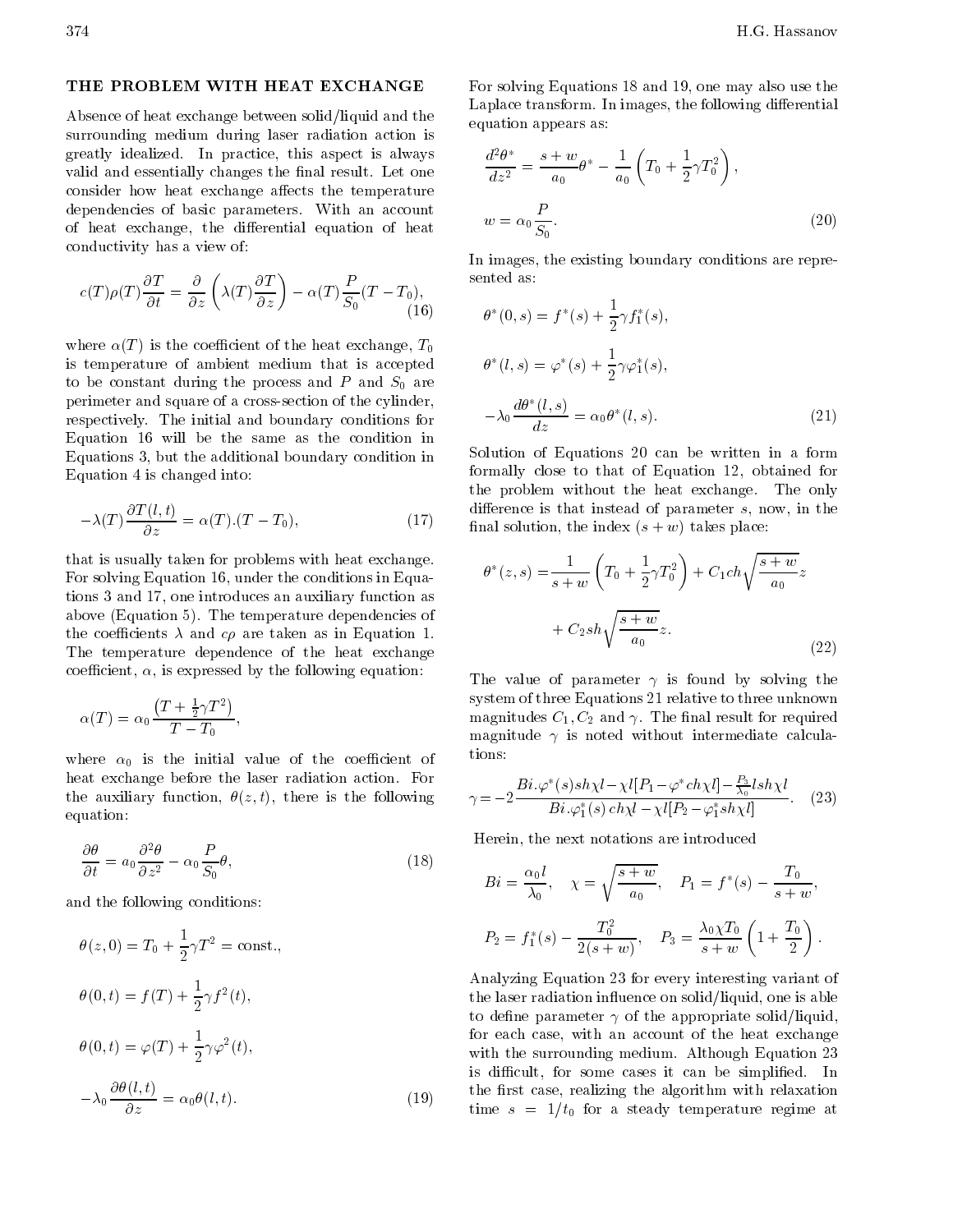both sections, when  $T_1$  and  $T_2$  are permanent, at small values of the Bi number, one has, for parameter  $\gamma$ , the value equivalent to that obtained for the previous problem, namely:

$$
\gamma = \frac{2}{T_1 + T_2}.
$$

So, in this case, coefficients  $\lambda$  and  $c\rho$  could be represented by the known Equations 15. However, the last law is not always valid. The second case, which is of practical interest, corresponds to sufficiently great values of the Bi number. For this process variant, <sup>a</sup> form of parameter  $\gamma$  is changed and, according to the authors calculations, becomes equal to the following magnitudes that have been obtained from Equation 23;

$$
\gamma = \frac{2}{T_2},\tag{24}
$$

with corresponding dependencies for  $\lambda$  and  $c\rho$ , respectively;

$$
\lambda(T) = \lambda_0 \left( 1 - \frac{2}{T_2} \right), \quad c\rho(T) = c_0 \rho_0 \left( 1 - \frac{2}{T_2} \right).
$$

The physical matter of the result (Equation 25) is, for intensive heat exchange, available between the solid/liquid and ambient medium. Temperature  $T_1$ at the point  $z = 0$  does not play a sufficient role in temperature distribution along the pipe. On the other hand, the temperature of section  $z = l$  is much more important, since it characterizes the temperature as well as all the thermophysical parameter gradients.

### ACCOUNT OF LIQUID CONVECTION DUE TO LASER RADIATION

On the basis of the theoretical calculations in [7], it has been established that if the laser radiation energy density is greatly less than the liquid internal energy density (in other words, there is the condition  $I \ll$  $C\rho c_nT$  (herein  $C =$  sound velocity in the medium, other indications are well-known)), then the medium is weakly absorbing and the thermophysical coefficient may be accepted to be constant. In this case, the mathematical model of the heat transfer is described by a linear differential equation. However, if  $I \approx c \rho C_p T$ , contribution of the liquid already changes over  $\frac{1}{2}$  as <sup>a</sup> wide area and the thermophysical parameters of the liquid involved above essentially alter by temperature. Hence, for determining the kinetic coefficients, it is necessary to use the non-linear models, one of which has been successfully considered above.

During non-resonance interaction of great laser radiation with non-transparent liquids, various optothermophysical and opto-thermodynamic processes

take place, which are connected with strong compression and the heating of the liquids. In propagating laser radiation in absorbing the medium (liquid), there are convection flows due to its heating. Increasing laser generator power leads to a transformation of the laminar flow to a turbulent one [7]. It is of great interest to elucidate what changes in the temperature dependence of the liquid thermophysical parameters leads to the liquid convection.

The non-linear differential equation of the heat conductivity of liquid with a convective laminar flow may be represented as :

$$
c(T)\rho(T)\left(\frac{\partial T}{\partial t} + v\frac{\partial T}{\partial z}\right) = \frac{\partial}{\partial z}\left(\lambda(T)\frac{\partial T}{\partial z}\right). \tag{26}
$$

 $(25)$  to introduce the same non-linear auxiliary function Hereafter,  $v$  is the velocity of the liquid convection. Here, for simplicity of mathematical calculations, one considers the problem of liquid convection without heat exchange, although, in solving the more general problem of heat conductivity, the last circumstance can be taken into account without any principal difficulties. For solving this variant of the equation, it is necessary  $\theta(z, t)$ . Subsequently, Equation 26 is transformed into the appropriate linear equation:

$$
\frac{\partial \theta}{\partial t} + v \frac{\partial \theta}{\partial z} = a_0 \frac{\partial^2 \theta}{\partial z^2},\tag{27}
$$

with the initial and boundary conditions valid for the problem without the convection of Equations 8 and 9. Then, in full accordance with the already considered algorithm of problem solving, it is necessary to realize <sup>a</sup> Laplace transform. Now there is the following equation, relative to the function  $\sigma$  ( $z, s$ ):

$$
\frac{d^2\theta^*}{dz^2} \quad \frac{v}{a_0}\frac{d\theta^*}{dz} \quad \frac{s}{a_0}\theta^* = \quad \frac{1}{a_0}\left(T_0 + \frac{1}{2}\gamma T_0^2\right), \quad (28)
$$

which is the equation of forced vibrations. Solution of Equation <sup>28</sup> is well-known. The form of its solution depends on parameter  $\sigma$ :

$$
\sigma = \left(\frac{v}{a_0}\right)^2 + 4\frac{s}{a_0}.\tag{29}
$$

<sup>A</sup> general solution of Equation 28 may be represented

$$
\theta^*(z,s) = C_1 e^{-\xi_1 z} + C_2 e^{\xi_2 z} + \frac{1}{s} \left( T_0 + \frac{1}{2} \gamma T_0^2 \right), \tag{30}
$$

therefore:

$$
\xi_1 = \frac{v}{a_0} + \sigma, \quad \xi_2 = \frac{v}{a_0} \quad \sigma.
$$